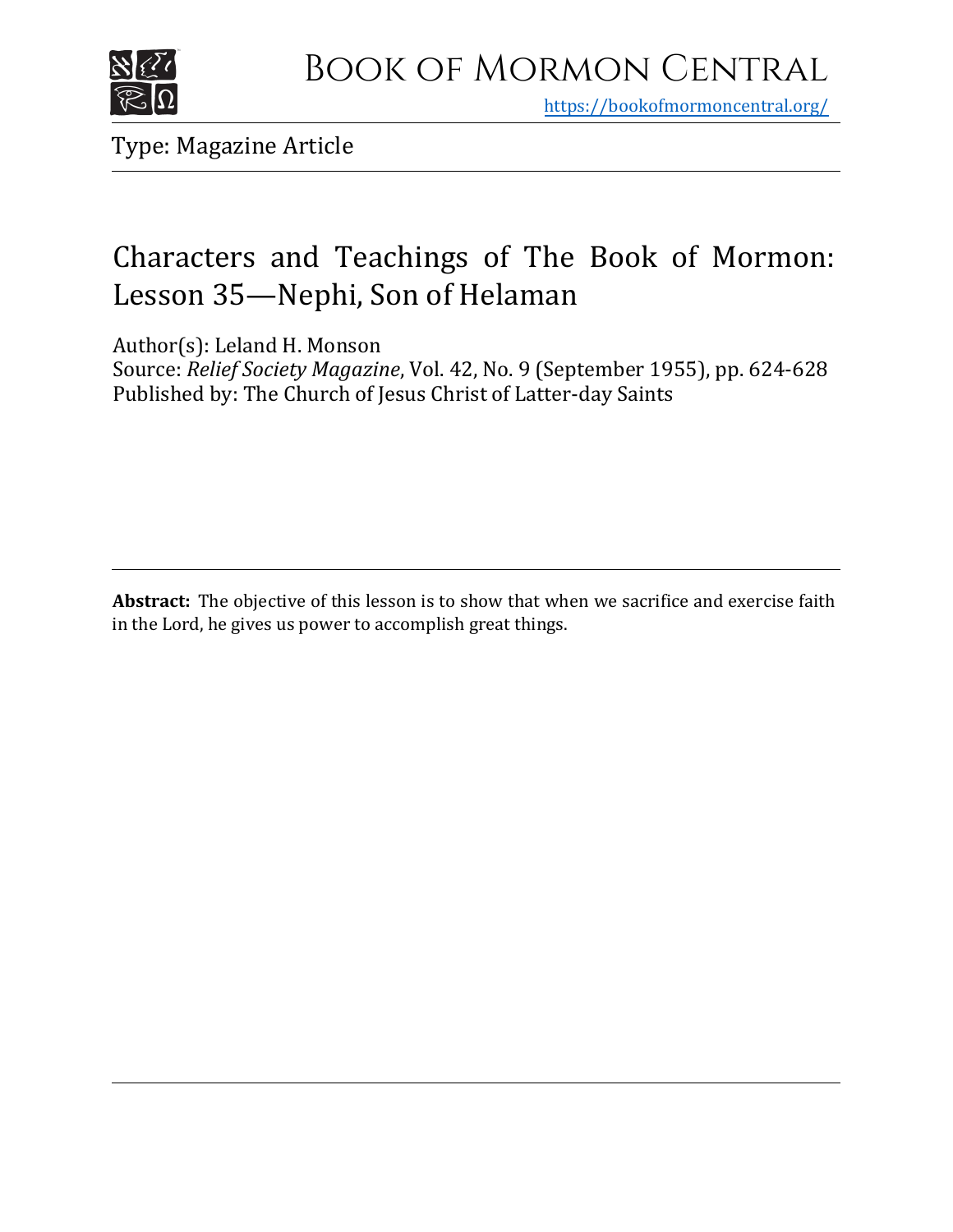# **LESSON DEPARTMENT**

*éJkeology—*Characters and Teachings

### of The Book of Mormon

**Lesson 35—Nephi, Son of Helaman**

*Elder Leland H. Monson*

(Text: The Book of Mormon: Helaman, chapter 5:5 through chapter 12) For Tuesday, December 6, 1955

Objective: To show that when we sacrifice and exercise faith in the Lord, he gives us power to accomplish great things.

#### Missionary Activities of *Nephi and Lehi*

Nephi and his brother Lehi were very much impressed with the instructions their father Helaman gave to them, in which he emphasized the need of their believing that Jesus Christ would come and redeem mankind by means of his atoning sacrifice. This message loomed so large in the eyes of young Nephi and Lehi that Nephi had no difficulty in deciding to resign as chief judge and to devote all his energies to missionary work. (Read Helaman  $5:5-12.$ 

The people were ripening for destruction, for their laws had become corrupted. Those people who elected to do evil were far more numerous than those who chose to do right. In a representative form of government this trend signifies decadence.

For the purpose of correcting this condition, Nephi and Lehi knew that they must cast everything else aside and preach of the atonement of Christ. They started their work in the city Bountiful, proceeded to Gid, and Mulek, and from there to all the people of Nephi who were in the land southward. Then they traveled to Zarahemla to labor among the Lamanites.

So forceful and cogent was the message of Nephi and Lehi among the Lamanites that they succeeded in baptizing 8,000 of them.

From Zarahemla, Nephi and Lehi went to the land of Nephi to continue their work with the Lamanites. In the land of Nephi, they were committed to the same prison in which Ammon and his brethren had been incarcerated years before by the servants of King Limhi. They were confined without food for many days.

Page 624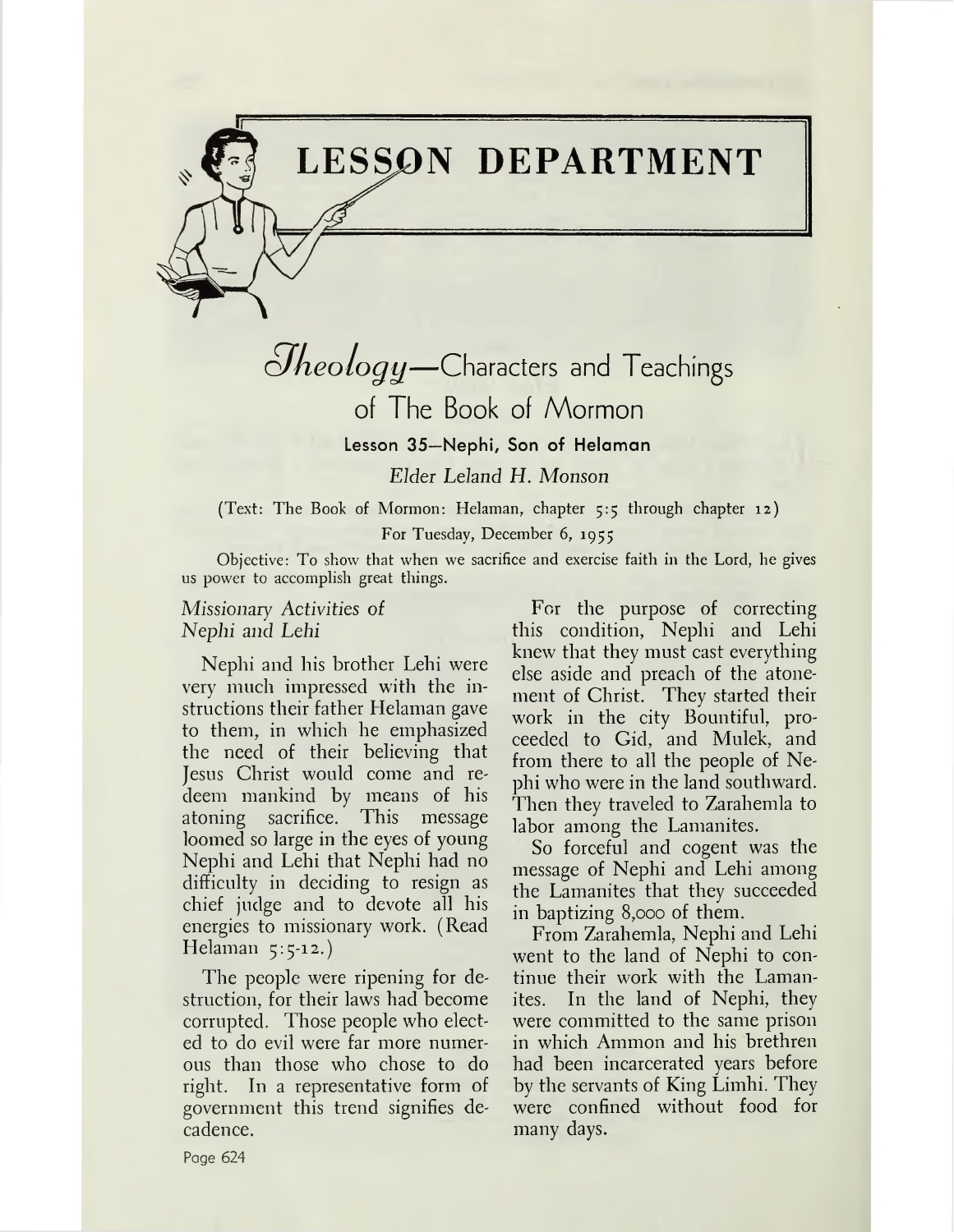### Miraculous *Conversion of the Lamanites*

Determined to slay them for their missionary activities, the Lamanites came to the prison. As they entered the prison they discovered that Nephi and Lehi

. . . were encircled about as if by fire, even insomuch that they durst not lay their hands upon them for fear lest they should be burned. Nevertheless, Nephi and Lehi were not burned and they were as standing in the midst of fire and were not burned (Helaman 5:23).

The Lamanites watched in terror. Nephi and Lehi, recognizing that they were being divinely protected, admonished the Lamanites not to fear, for it was God who had shown them this power. Then the earth shook and the prison was overshadowed with a cloud of darkness. From above this cloud, all present heard a voice saying:

. . . Repent ye, repent ye, and seek no more to destroy my servants whom I have sent unto you to declare good tidings (Helaman 5:29). (Read Helaman  $5:30-33.$ 

One among the crowd, Aminadab, a Nephite dissenter, saw the faces of Nephi and Lehi through the cloud of darkness. They shone even as the faces of angels, and were turned as if addressing heavenly beings. At the request of Aminadab the multitude looked, and soon they were asking with whom Nephi and Lehi conversed, and what they, as Lamanites, might do to remove the cloud of darkness which overshadowed them. Aminadab called them to repentance and asked them to believe in Christ.

The multitude prayed and soon the cloud was dispersed and they were all encircled by a pillar of fire. The Spirit of the Lord descended upon them, and:

. . . there came a voice unto them, yea, a pleasant voice, as if it were a whisper, saying: Peace, peace be unto you, because of your faith in my Well Beloved, who was from the foundation of the world (Helaman 5:46-47).

The people saw the heavens open, and angels came down and ministered to the three hundred who were present.

Intensive missionary activity on the part of many who were present on this occasion convinced most of the Lamanites of the truth. They laid down their weapons of war, and cast aside the hatred they had for the Nephites. They gave back to the Nephites the lands which rightfully belonged to them, and by twenty-nine **B.** c. the Lamanites were more righteous than the Nephites.

In twenty-eight b.c. Nephi and Lehi went into the land northward to preach. They were assisted by many righteous Lamanites. The Nephites and Lamanites mingled freely with each other during this period. There was free commercial and social intercourse between the two peoples. Both groups were prosperous. The land south was called Lehi, and the land north was called Mulek, after the son of King Zedekiah, ". . . for the Lord did bring Mulek into the land north, and Lehi into the land south'" (Helaman 6:10).

#### *Decline of Righteousness Among Nephites*

In twenty-six b.c., however, political and economic difficulties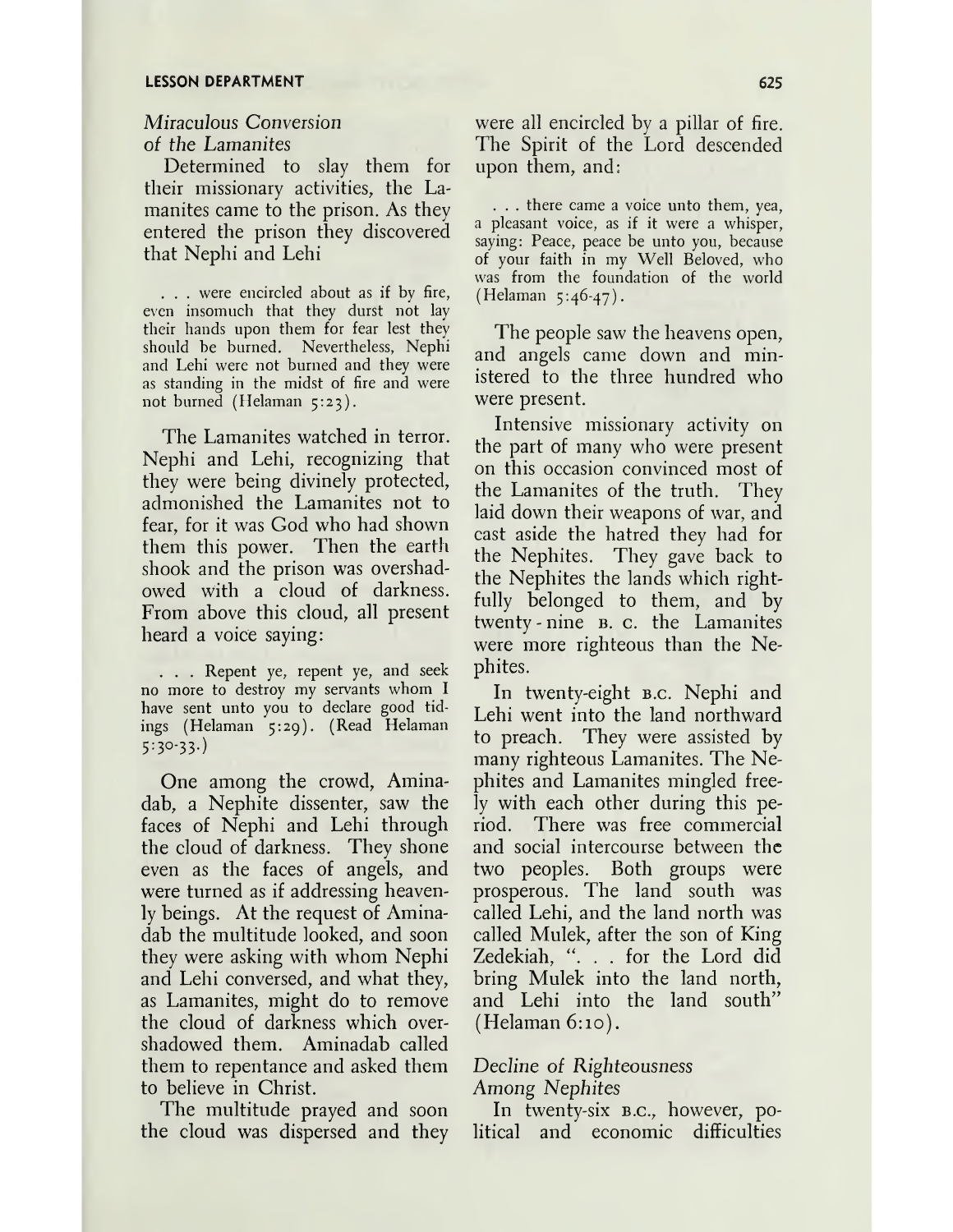arose. The people began to commit murder, to rob and to plunder to gain riches. The Gadianton band was revived. It was members of this band who had murdered the chief judge Cezoram. Organized crime soon flourished among the people, and a period of decadence set in among the Nephites. It was the Lamanites now who were the bearers of the truth. They succeeded in eradicating the Gadianton robbers from their midst, however the band grew to such power among the Nephites, that, by twenty-four B.C., it controlled the government.

Because of wickedness among the Nephites in the land northward, Nephi returned from the land northward to Zarahemla. Government itself began to totter, and Nephi knew that he must undergird it with righteousness or it would collapse. His soul was filled with sorrow because of the wickedness of his people.

#### *Nephi Calls Nephites to Repentance*

Nephi entered a tower in his garden in Zarahemla and supplicated the Lord in sorrow for the wickedness of his people. (Read Helaman 7:7-9.) The people saw him and assembled together. Nephi called them to repentance and foretold their utter destruction except they repented. He prophesied that unless they did repent their lands would be taken from them, and they would be exterminated. He told them of the corruptness of their laws.

Judges belonging to the secret band of Gadianton robbers were present. Angered by Nephi'<sup>s</sup> criticism, they tried to stir the people

to opposition. Defended by some who were righteous, Nephi presented an abundance of evidence to validate his faith that Christ would come and redeem all who would believe in him and keep his commandments.

As a climax to his talk, Nephi warned the people that destruction was at their doors unless they repented. As an indication of that destruction, he said:

... go ye in unto the judgment-seat, and search; and behold, your judge is murdered, and he lieth in his blood; and he hath been murdered by his brother, who seeketh to sit in the judgment-seat. And behold, they both belong to your secret band, whose author is Gadianton and the evil one who seeketh to destroy the souls of men (Helaman 8:27-28).

Five men, all of whom were skeptical of the power of Nephi, went to see if they would find what Nephi had spoken. They found the chief judge lying in his blood. So astounded were they that they fell to the ground in fear of the judgments Nephi had predicted, and were oblivious to everything about them. The servants of the murdered chief judge, Seezoram, had already raised the cry of murder among the people and soon a group assembled. The five men who had fallen to the ground were accused of the murder and committed to prison.

When all the evidence came to the fore, however, these men were released. Then the judges accused Nephi. He gave them a second sign, telling them to go to the house of Seantum and to examine him and they would ". . . find blood upon the skirts of his cloak" (Helaman 9:31), which would be the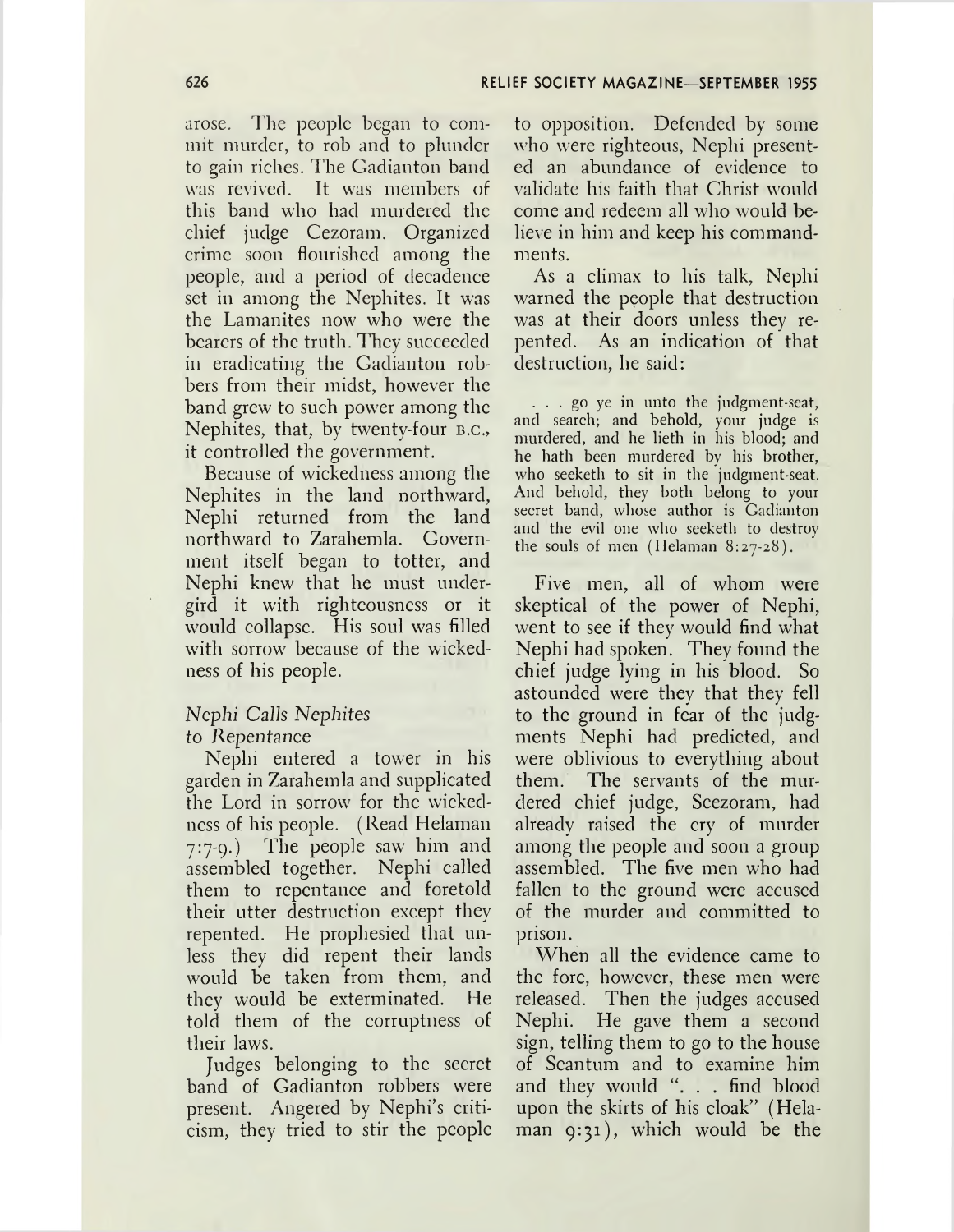#### **LESSON DEPARTMENT 627**

blood of Seezoram and that he would confess to the murder and exonerate Nephi. Seantum was examined and all Nephi had predicted came to pass. Many who knew all the circumstances concerning Seezoram accepted Nephi as a prophet of God.

#### *Promises of the Lord to Nephi*

The people, however, were divided. Nephi, cast down because of the wickedness of the Nephites, started for his house. On the way, he was blessed and comforted. A voice from heaven said:

... <sup>I</sup> have beheld how thou hast with unwearyingness declared the word . . . . And thou hast not feared them, [the people] and hast not sought thine own life, but hast sought my will, and to keep my commandments . . . behold, I will bless thee forever; and I will make thee mighty in word and in deed, in faith and in works; yea, even that all things shall be done unto thee according to thy word, for thou shalt not ask that which is contrary to my will. Behold, thou art Nephi, and I am God. Behold, I declare it unto thee in the presence of mine angels, that ye shall have power over this people, and shall smite the earth with famine, and with pestilence, and destruction, according to the wickedness of this people. Behold, I give unto you power, that whatsoever ye shall seal on earth shall be sealed in heaven; and whatsoever ye shall loose on earth shall be loosed in heaven; and thus shall ye have power among this people . . . . And now behold, I command you, that ye shall go and declare unto this people, that thus saith the Lord God, who is the Almighty: Except ye repent ye shall be smitten, even unto destruction (Helaman 10:4-7, 11).

God gave to Nephi a power which few men have exercised—power over the elements. He was given this power because he had grown in righteousness to the point where God knew he would exercise the power with wisdom.

From that time onward Nephi intensified his teachings to the people that they could choose between repentance and destruction. In their wickedness they chose destruction and reviled Nephi, ". . . and did seek to lay their hands upon him that they might cast him into prison" (Helaman 10:15). Nephi, however, "... was taken by the Spirit and conveyed away out of the midst. . ." (Helaman 10:16).

To prevent the destruction of the people by the sword, for wars were being conducted throughout the land, Nephi asked the Lord to send a famine to win the people unto their God. God sent the famine in nineteen b.c. For three years the famine took its toll. Thoroughly disciplined by hardship and sorrow, the people turned to God and repented of their evil ways. They pleaded with their chief judges and rulers to ask Nephi to use his power in their behalf with the Lord to turn away the famine. Nephi asked the Lord to send rain and the rains came. The people recognized Nephi as a prophet, a man of God, having great power and authority given him from God. During this time Lehi was ". . . not a whit behind him as to things pertaining to righteousness" (Helaman  $11:19$ ).

Peace was among the people for several years, but by eleven *B.C.* the Gadianton band of robbers was revived. The band grew in numbers until it was large enough to defy the armies of the Nephites and Lamanites. By seven *B.c.* the people ".... did wax stronger and stronger in their pride, and in their wicked